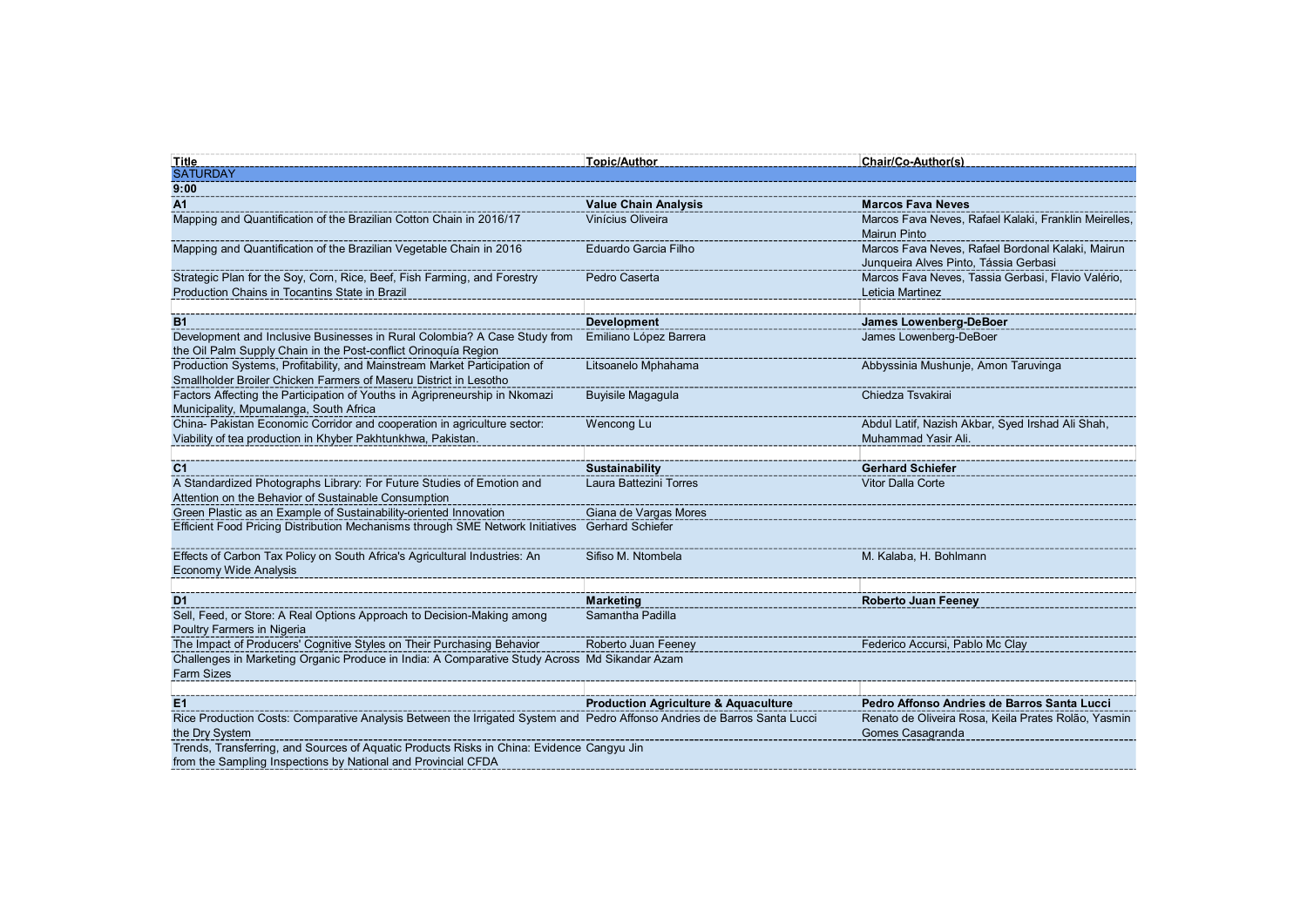| 11:00                                                                                                                                                                                                                      |                                                                 |                                                                                            |
|----------------------------------------------------------------------------------------------------------------------------------------------------------------------------------------------------------------------------|-----------------------------------------------------------------|--------------------------------------------------------------------------------------------|
| $\overline{A2}$                                                                                                                                                                                                            | <b>Strategy/Management</b>                                      | <b>Esteban R. Brenes</b>                                                                   |
| Strategic Planning in Cooperatives: A Comparison of Brazilian Organizations                                                                                                                                                | <b>Marcos Fava Neves</b>                                        | <b>Flavio Ruhnke Valerio</b>                                                               |
| The Salespeople's Perception of the New Agricultural Inputs Market: A "Dreams Lourival Carmo Monaco Neto<br>and Nightmares" Exercise in Brazil and United States of America                                                |                                                                 | Marcos Fava Neves, Allan Gray                                                              |
| Differentiation Strategies in Agribusiness – A Configurational Approach                                                                                                                                                    | Esteban R. Brenes                                               | Luciano Ciravegna, Joseph Acuña                                                            |
| <b>B2</b>                                                                                                                                                                                                                  | <b>Organizational Structure/Governance</b>                      | <b>Vera Bitsch</b>                                                                         |
| Succession of Farms: Can Cooperatives Influence this Process'                                                                                                                                                              | Luciane Soares de Medeiros                                      | Vitor Francisco Dalla Corte, Juliane Laviniki<br>Neumann, Cíntia Rebonato, Dieisson Pivoto |
| The Effects of Holding Affiliation in Farming: The Evidence from Transition<br>Economy                                                                                                                                     | Igor Ostapchuk                                                  | Jarmila Curtiss, Taras Gagalyuk                                                            |
| Technology Adoption in Indian Agriculture: What Do We Learn from the Field?                                                                                                                                                | Reddy Sai Shiva Jayanth                                         | <b>Sthanu R Nair</b>                                                                       |
| Exploiting the Dispossessed: Agency Problems in a Non-Profit and For-Profi<br>Collaboration                                                                                                                                | Vera Bitsch                                                     | Meike Rombach, Lisa Koeh                                                                   |
| C <sub>2</sub>                                                                                                                                                                                                             | <b>Risk Analysis</b>                                            | <b>Mariantonietta Fiore</b>                                                                |
| The Economics of Specialized Agricultural Products: Contract Farming Under<br><b>Uncertainty and Sunk Costs</b>                                                                                                            | <b>Tanner McCarty</b>                                           | <b>Juan Sesmero</b>                                                                        |
| An Index Insurance for Weather and Market Risk for the Argentine Dairy Sector Alejandro Galetto                                                                                                                            |                                                                 | Laura Gastaldi, Daniel Lema                                                                |
| <b>Take Risks?</b>                                                                                                                                                                                                         |                                                                 | Federico Accursi, Roberto Feeney                                                           |
| The Role of Strategic Uncertainty in Area-wide Pest Management Decisions of Tariel Singerman The Role of Strategic Uncertainty in Area-wide Pest Management Decisions of Tariel Singerman<br><b>Florida Citrus Growers</b> |                                                                 | <b>Pilar Useche</b>                                                                        |
|                                                                                                                                                                                                                            |                                                                 |                                                                                            |
| D <sub>2</sub><br>Determinants of the Drop in China's Soybean Acreage: A Perspective from                                                                                                                                  | <b>Industry Analysis &amp; Financial Management</b><br>Shuao Yu | <b>Maria Carmelo Annosi</b>                                                                |
| <b>Soybean Farmers</b><br>Comparison of Costs of Sugarcane Production Between Independent Producers Aline Bigaton                                                                                                          |                                                                 | <b>Haroldo Silva</b>                                                                       |
| and Agroindustries<br>The Effects of Financial Constraints on Cash Management: A Study in the                                                                                                                              | <b>Aviner Augusto Silva Manoel</b>                              | Marcelo Botelho, David Ferreira Lopes Santos,                                              |
| <b>Brazilian Sugarcane Industry</b>                                                                                                                                                                                        |                                                                 | <b>Marcos Fava Neves</b>                                                                   |
| E2                                                                                                                                                                                                                         | <b>Production Agriculture &amp; Sustainability</b>              | <b>Hernán Palau</b>                                                                        |
| Analysis of the Portential of Implantation of Organic Beef Cattle in the State of<br>Mato Grosso do Sul, Brazil                                                                                                            | Pedro Affonso Andries de Barros Santa Lucci                     | Renato de Oliveira Rosa, Yasmin Gomes<br>Casagranda, Keila Prates Rolão                    |
| Why Farming at a Loss: Rhetorical Rationality and Economic Rationality of<br><b>Chinese Farmers?</b>                                                                                                                       | <b>Sheng Xia</b>                                                |                                                                                            |
| <b>Control Systems and Sustainability</b>                                                                                                                                                                                  | Luis Garcia Ghezzi                                              | <b>Hector Rocha</b>                                                                        |
| Sustainability and Environmental Performance of Protected Agriculture in Mexico Luz Padilla Bernal                                                                                                                         |                                                                 | Alfredo Lara-Herrera, Alberto Vélez-Rodríguez                                              |
|                                                                                                                                                                                                                            |                                                                 |                                                                                            |
|                                                                                                                                                                                                                            |                                                                 |                                                                                            |
|                                                                                                                                                                                                                            |                                                                 |                                                                                            |
|                                                                                                                                                                                                                            |                                                                 |                                                                                            |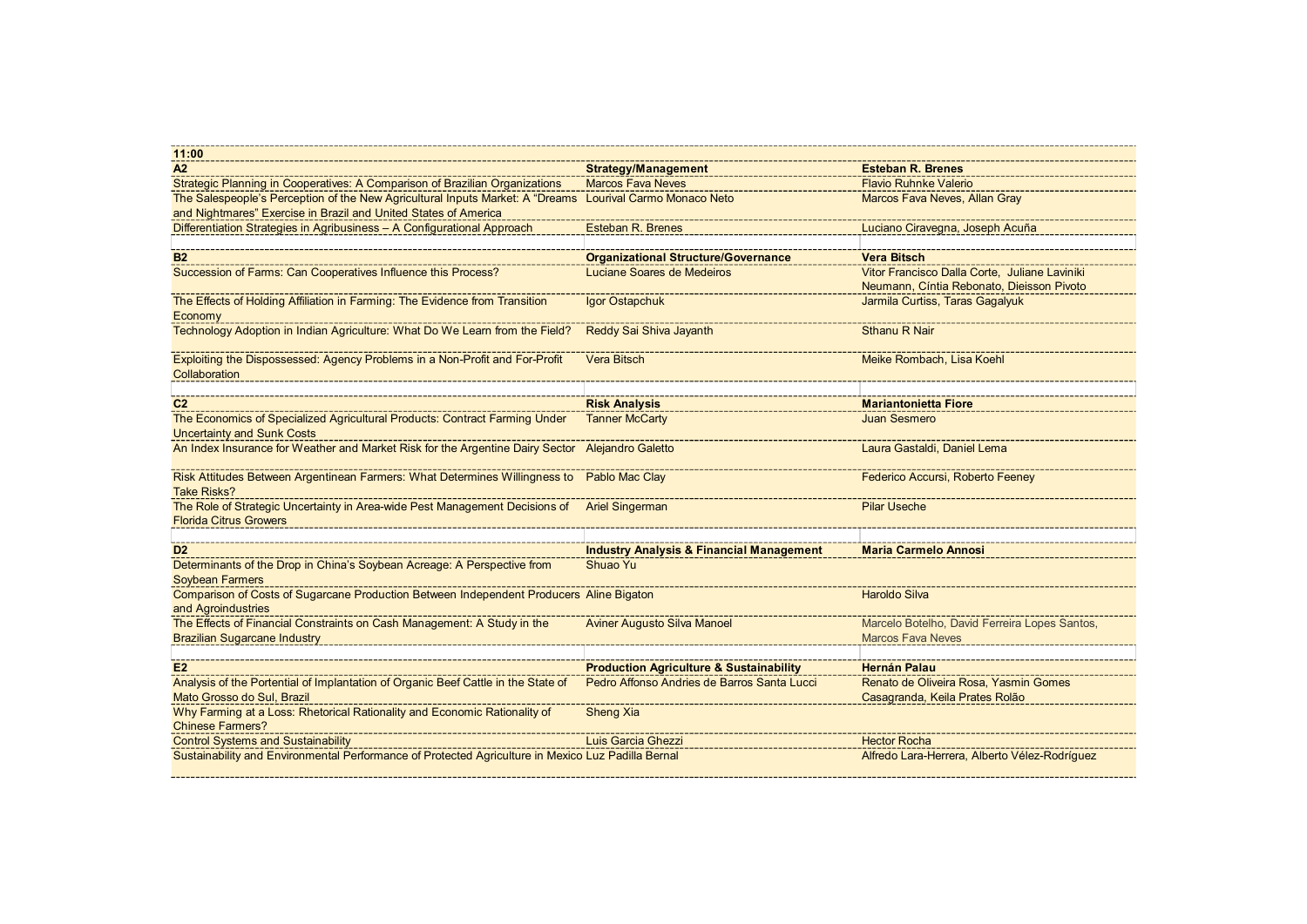| 13:30                                                                                                                                                                             |                                                           |                                                                                                               |
|-----------------------------------------------------------------------------------------------------------------------------------------------------------------------------------|-----------------------------------------------------------|---------------------------------------------------------------------------------------------------------------|
| A <sub>3</sub>                                                                                                                                                                    | <b>Spanish Session: Production</b>                        |                                                                                                               |
| Una Visión General de los Agricultores de Caña de Azúcar en Brasil Desde la<br>Perspectiva de la Relación                                                                         | Agriculture/Education/Marketing<br><b>Gabriel Pereira</b> | Marcos Fava Neves, Flávio Valério, Fabio Delsin,<br>Rafael Kalaki                                             |
| Estrategias para Incursionar Dentro del Sector Agroindustrial de la Yuca en<br>Panamá. El caso de la Cooperativa de Servicios Múltiples la Solución de Sioguí,<br>R.L.            | Rosario Quintero                                          |                                                                                                               |
| Management XXI.0: Cambio de Paradigma de Organización y Gestión en el<br>Ecosistema del Conocimiento y la Innovación                                                              | <b>Fernando Brom</b>                                      |                                                                                                               |
| Alimentación Saludable, Factores Asociados al Consumo de Frutas y Verduras Cecilia Adrogué<br>en Argentina                                                                        |                                                           | Eugenia Orlicki                                                                                               |
| <b>B</b> <sub>3</sub>                                                                                                                                                             | <b>Marketing &amp; Consumer Preferences</b>               | Melissa van der Merwe                                                                                         |
| The Most Important Attributes on Purchase Decision of Beef: A Best - Worst<br>Score Approach                                                                                      | Etiénne Groot                                             | Silvia Maria Almeida Lima Costa                                                                               |
| Protecting and Governing the Niche Karoo Lamb Supply Chain in South Africa Melissa van der Merwe                                                                                  |                                                           | Johann Kirsten, Jacques Trienekens                                                                            |
| Transmission of Rice Prices in the Brazilian Market and National and<br><b>International Cointegration</b>                                                                        | Pedro Affonso Andries de Barros Santa Lucci               | Renato de Oliveira Rosa, Keila Prates Rolão                                                                   |
| Estimating Trade Elasticities for South Africa's Agricultural Commodities for Use Sifiso M. Ntombela<br>in Policy Modelling                                                       |                                                           | M. Kalaba, H. Bohlmann                                                                                        |
| C <sub>3</sub>                                                                                                                                                                    | <b>Food Security</b>                                      | <b>Gregory Baker</b>                                                                                          |
| Too Good to Throw Away?: Field Recovery Potential of Hand-harvested Produce Gregory Baker<br>in Northern California, USA                                                          |                                                           |                                                                                                               |
| Geographical Relation, Regional Cooperation, and Food Security of China                                                                                                           | Qi Liu                                                    | Wanjiang Yang                                                                                                 |
|                                                                                                                                                                                   |                                                           |                                                                                                               |
| Farmer Producer Companies as Institutional Innovations in Indian Agribusiness: Sukhpal Singh<br>An Examination of Potential, Impact, Challenges, and Policy                       |                                                           |                                                                                                               |
|                                                                                                                                                                                   |                                                           |                                                                                                               |
| D <sub>3</sub><br>Greenwash, Show Your True Colors: How Verbal and Visual Messages<br>Differently Influence Customers' Perception about Greenwash in an                           | Sustainability<br>Marcia Marcia SantAnna Perin            | Marcia Marcia SantAnna Perin<br>Kenny Basso, Priscila Cerutti, Jandir Pauli, Laura<br><b>Battezini Torres</b> |
| Advertisement                                                                                                                                                                     |                                                           | Hongyun Han                                                                                                   |
| Institutional Arrangements or/and Customary Practices<br>Integrated Economic and Environmental Analysis of Agricultural Straw Reuse in Shuao Yu                                   |                                                           |                                                                                                               |
| Edible Fungi Industry: A Case Study in China<br>Rural Residents' Behavioral Lock-in of Direct Biomass Consumption in China: Institutional Arrangements or/and Customary Practices |                                                           |                                                                                                               |
| $E_3$                                                                                                                                                                             | Trade                                                     | Yue Jin                                                                                                       |
| Entry and Survival of South Africa's Agro-food Exports                                                                                                                            | Ernst Idsardi                                             | David Spies                                                                                                   |
| Dynamic and Spillover Effects of FDA Import Refusals: Evidence from China's Yu Wang<br><b>Monthly Agricultural Exports</b>                                                        |                                                           |                                                                                                               |
| The Heterogeneous Impact of Exchange Rate Volatility on Agricultural Export: Yue Jin<br>Evidence from Chinese Food Firm-level Data                                                |                                                           |                                                                                                               |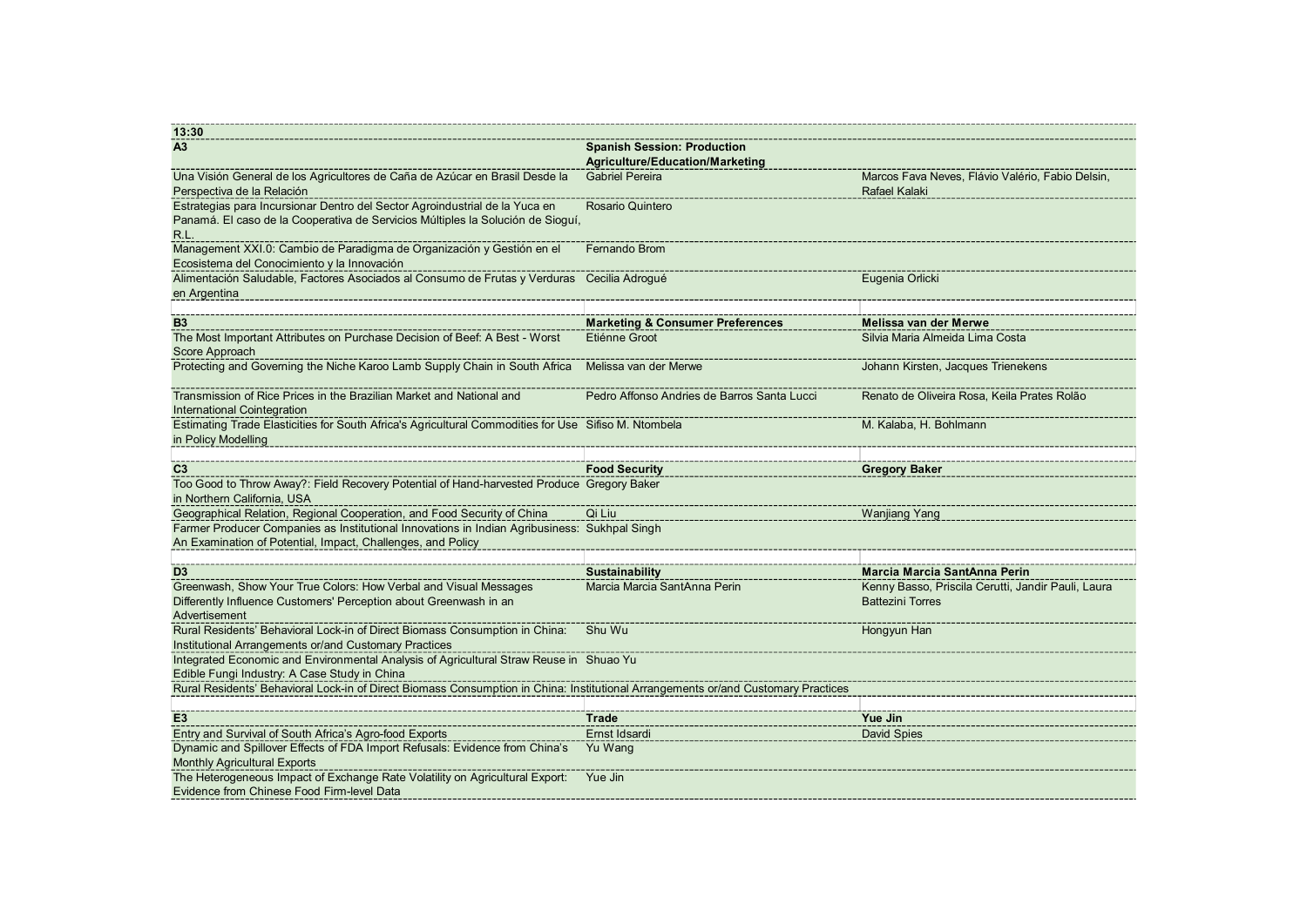| 15:00                                                                                                                                 |                                                   |                                                                           |
|---------------------------------------------------------------------------------------------------------------------------------------|---------------------------------------------------|---------------------------------------------------------------------------|
| A4                                                                                                                                    | Value Chain Analysis/Livestock Production         | Pernilla Fajersson                                                        |
| Brazilian Sugar-energy Sector in 2030 and the Impacts of COP 21<br>Environmental Economic Valuation: Study on Rural Beef Cattle Farms | Rafael Bordonal Kalaki<br>Yasmin Gomes Casagranda | <b>Marcos Fava Neves</b><br>Denise Barros de Azevedo                      |
| The Influence of Cattle Auctions for the Agricultural Products Market                                                                 | Pedro Affonso Andries de Barros Santa Lucci       | Renato de Oliveira Rosa, Yasmin Gomes                                     |
|                                                                                                                                       |                                                   | Casagranda                                                                |
| Sustainable Supply Chain: Review and Opportunities for Beef Cattle in Mato                                                            | Yasmin Gomes Casagranda                           |                                                                           |
| Grosso do Sul                                                                                                                         |                                                   |                                                                           |
| <b>B4</b>                                                                                                                             |                                                   |                                                                           |
| Analyzing Agribusiness Value Chains: A Literature Review                                                                              | <b>Value Chain Analysis</b><br>Pablo Mac Clay     | <b>Nicola Shadbolt</b><br><b>Roberto Feeney</b>                           |
| Global Value Chains in the Agricultural Sector in Emerging Economies: A                                                               | Agustin Bramanti                                  |                                                                           |
| Systems Dynamic Approach                                                                                                              |                                                   |                                                                           |
| Agricultural Value Chain Redesign for Inclusiveness                                                                                   | Marthinus van Schoor                              | Michael Ross Day, Johan van Rooyen                                        |
| Collective Action: Improving Smallholder Rice Farmers' Value Chain in                                                                 | Nicola Shadbolt                                   |                                                                           |
| Yogyakarta, Indonesia                                                                                                                 |                                                   |                                                                           |
| C <sub>4</sub>                                                                                                                        | <b>Industry Analysis</b>                          | David B. Oppedahl                                                         |
| Productive Heterogenity in Brazilian Sugar and Ethanol Mills                                                                          | Haroldo Silva                                     | Pedro Marques                                                             |
| A Direct Test of Farmland Price Expectations                                                                                          | David B. Oppedahl                                 | <b>Todd Kuethe and Todd Hubbs</b>                                         |
| Evaluation of Profitability of Three Systems of Agricultural Production in Mato                                                       | Marcel Angelo Durigon                             | Paulo Moraes Ozaki, Vanessa Marina Gasch Harris,                          |
| Grosso - Brazil.                                                                                                                      |                                                   | Miquéias Michetti, Rondiny Moreira Carneiro, Daniel<br>Latorraca Ferreira |
| Meso-level Competitiveness of Biofortified Foods in Southern Brazil                                                                   | <b>Mariana Planells</b>                           |                                                                           |
|                                                                                                                                       |                                                   |                                                                           |
| D <sub>4</sub>                                                                                                                        | <b>Management &amp; Marketing</b>                 | Anna Hajdu                                                                |
| Cooperative's Quality and Safety Operation Performance from the View of                                                               | <b>Zhiying Yang</b>                               | Jiehong Zhou, Kai Li                                                      |
| Internal Management Structure: Focus on Farmer's PHI Deviation<br>Analysis of Business Practices at the Armenian Wineries             | Vardan Urutyan                                    |                                                                           |
| The Most Important Attributes on Purchase Decision of Beef: A Best - Worst                                                            | Etiénne Groot                                     | Silvia Maria Almeida Lima Costa                                           |
| Score Approach                                                                                                                        |                                                   |                                                                           |
| The effects of ownership structure on corporate social responsibility of large-                                                       | ---------------<br>Anna Hajdu                     | <b>Taras Gagalyuk</b>                                                     |
|                                                                                                                                       |                                                   |                                                                           |
| scale agribusinesses: The case of Romania                                                                                             |                                                   | Johan van Rooyen                                                          |
|                                                                                                                                       |                                                   |                                                                           |
| E <sub>4</sub><br>Innovation in Agribusiness: The Case of Agricultural Technology New Ventures Andrei Mikhailov                       | Innovation                                        | Fernanda Maciel Reichert, Dieisson Pivoto                                 |
|                                                                                                                                       |                                                   |                                                                           |
| Factors Influencing the Adoption of Smart Farming: A Case from Brazil                                                                 | <b>Dieisson Pivoto</b>                            | Paulo Dabdab Waquil, Edson Talamini, Cristian                             |
|                                                                                                                                       |                                                   | Rogerio Foguesatto, Debin Zhang, Vitor Francisco                          |
|                                                                                                                                       |                                                   | Dalla Corte                                                               |
| Competitiveness & Innovation in South African Agribusiness                                                                            | Johan van Rooyen                                  | Johann Boonzaaier, Asanda Jafta, Xolele Dlikilili,<br>Ayabonga Subilal    |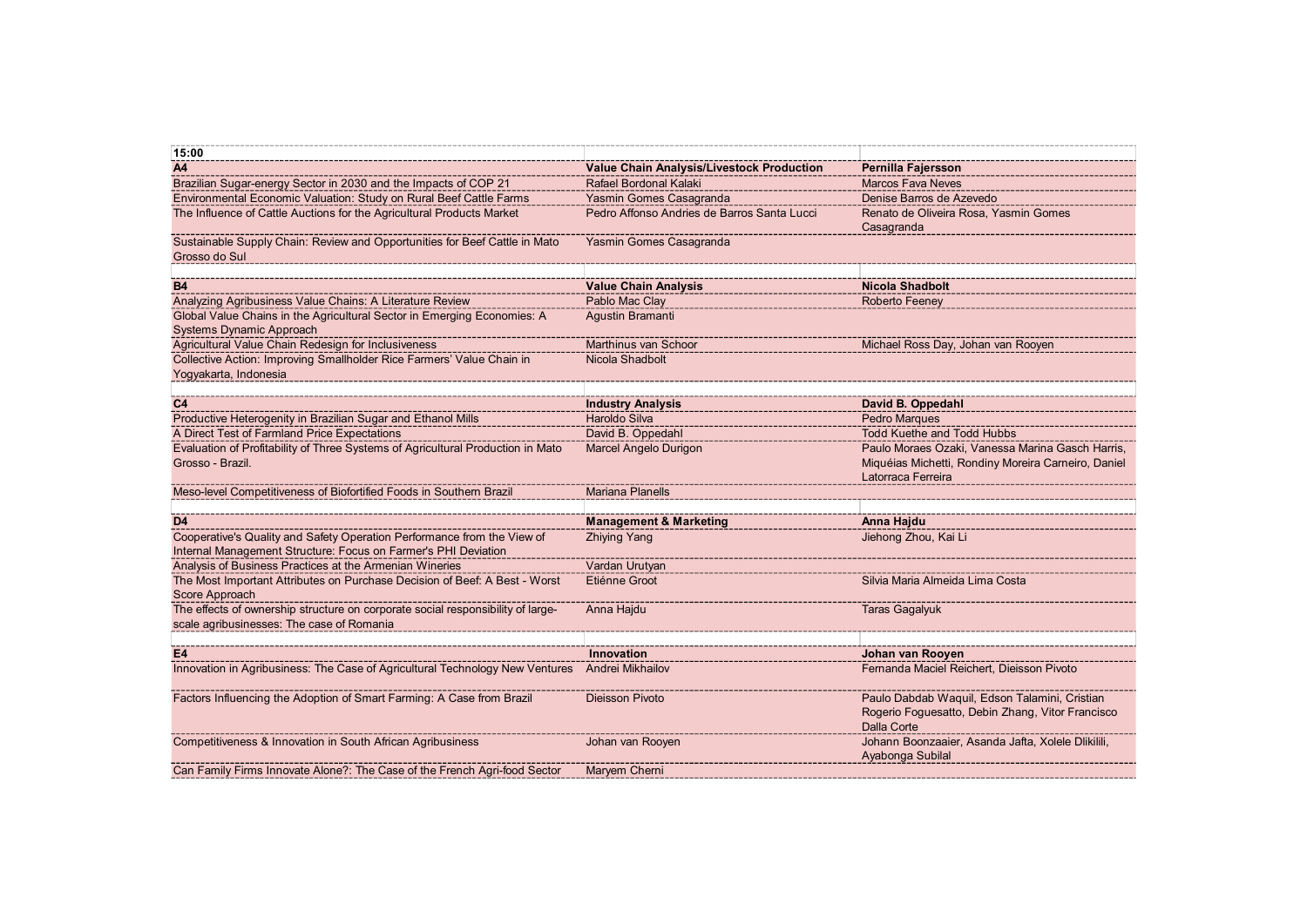| <b>Sunday, 24 June 2018</b><br>9:00                                                                                                                               |                                     |                                                       |
|-------------------------------------------------------------------------------------------------------------------------------------------------------------------|-------------------------------------|-------------------------------------------------------|
| A <sub>5</sub>                                                                                                                                                    | <b>Consumer Preferences</b>         | Lijia Wang                                            |
| Willingness to Pay for Certified Fresh Fruits in China: A Double-Hurdle<br>Approach                                                                               | Lijia Wang                          |                                                       |
| Preference of Chinese Consumers for the Attributes of Dairy Products: A Best-<br>worst Approach                                                                   | Rao Yuan                            | Shaosheng Jin, Yan Zhang                              |
| Understanding Why Consumers Don't Participate in Direct to Consumer                                                                                               | Salvador Mariscal                   | Jay M. Lillywhite                                     |
| <b>Markets</b>                                                                                                                                                    |                                     |                                                       |
| <b>B5</b>                                                                                                                                                         | <b>Spanish Case Study Session</b>   |                                                       |
| El Jabali, del Dilema a la Acción                                                                                                                                 | Fernando Preumayr                   |                                                       |
| Tomas Hnos: De Empresa de Acopio a Lideres Multiservicios en el Agro                                                                                              | Carlos Steiger                      |                                                       |
| La Cadena de la Yerba Mate en Argentina<br>Desarrollo Directivo a Través de Casos en Vivo; Hoy: Los Desafíos del Cluster                                          | Pablo Mac Clay<br>Luciana Elustondo |                                                       |
| de la Semilla                                                                                                                                                     |                                     |                                                       |
| C <sub>5</sub>                                                                                                                                                    | <b>Policy</b>                       | Caroline P. Spanhol-Finocchio                         |
| Climate Change Induced Risk and Its Effect on Farm Land Use: A Case Study Xiaqing Ye                                                                              |                                     | Wencong Lu                                            |
| from China                                                                                                                                                        |                                     |                                                       |
| Science, Obesity and Public Policies: Impacts on Agribusiness                                                                                                     | Caroline P. Spanhol-Finocchio       | Alvaro Freitas Faustino Dias, Giana de Vargas Mores   |
| Land Fragmentation, Cooperative Services, Production Efficiency: Evidence<br>from Small Farms in Guizhou, China                                                   | Junying Lin                         |                                                       |
| The Determinants of the Soybean Expansion in Mato Grosso, Brazil                                                                                                  | Otavio Celidonio                    | Juliana Gil, Liane Werner,                            |
| D <sub>5</sub>                                                                                                                                                    | Development                         | --------------------------------------<br>Ram Acharya |
| Between Markets and Hierarchies. The Cyclic Nature of Smallholder Farmers<br>Transactions in Kenyan Fresh Fruits and Vegetables Export Value Chain                | Fredrick Ajwang                     |                                                       |
| Exploration of Factors Affecting Profitability in Broiler Production Amongst                                                                                      | Litsoanelo Mphahama                 |                                                       |
| Smallholder Farmers From the Rural and Urban Areas Within Maseru District in<br>Lesotho                                                                           |                                     |                                                       |
| Inclusive Agricultural Value Chains for Smallholder Farmers in South Africa:<br>Challenges and Opportunities for Improvement                                      | Maxwell Mudhara                     |                                                       |
| Mixed Farming and Farm Productivity in Nepal                                                                                                                      | Ram Acharya                         |                                                       |
| E5 ------<br>Tertiary Education in Agribusiness in Argentina and Australia: Issues for                                                                            | <b>Education &amp; Innovation</b>   | Derek Baker                                           |
|                                                                                                                                                                   | Derek Baker                         |                                                       |
|                                                                                                                                                                   |                                     |                                                       |
| Business, Industry, and Educators<br>Agribusiness Incubation System in India and Argentina: An Exploratory Study<br>for Identifying Avenues of Mutual Development | Sagar Deshmukh                      | Gabriel Costanzo                                      |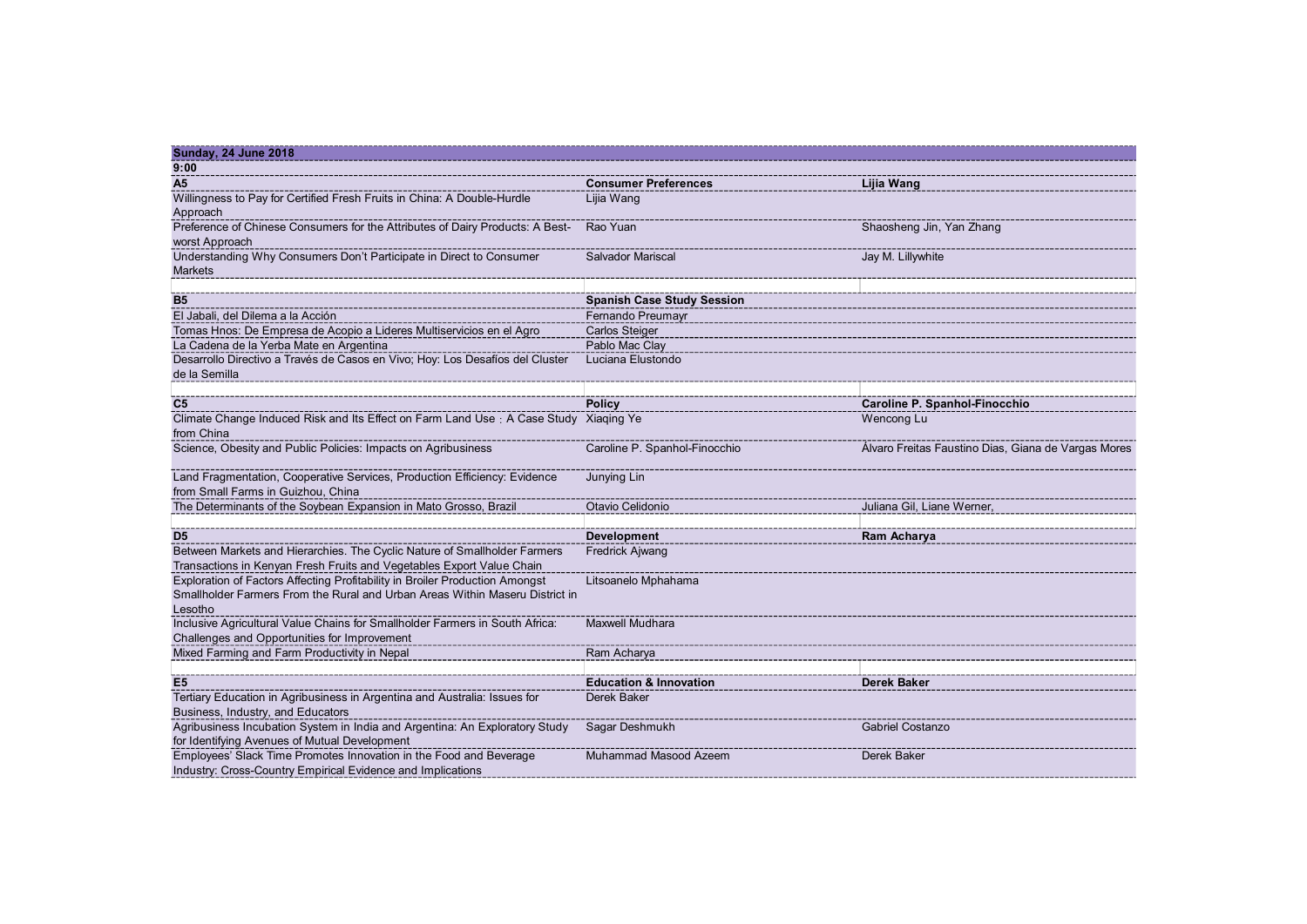| 11:00<br><b>Organized Session</b><br>A <sub>6</sub><br>Recent USD/ARS Exchange Rate Evolution: What, Why, and Implications for<br>Marcelo Rossi<br><b>Agribusiness</b><br><u>B6</u><br><b>English Case Study Session</b><br>Grooming Social Leaders - FLIGHT: An Akshaya Patra Case Study<br>Venkatesh Devaguptapu<br>Zimbabwe Command Agriculture Scheme: A Hit or Miss Affair<br>Daisy Odunze<br>Bio4 - Bioelectrica (*): From Corn Production to Social Innovation in Argentina<br>Bernardo C. Piazzardi<br><b>Marcelo Paladino</b><br>Roberto Feene<br>Bioceres SA: Ag Biotechnology Expansior<br><b>Policy</b><br>C6<br>Longbao Wei<br>Spatial Dependence Analysis of Different Agents in the Farmland Rental Market: Shan Wang<br>Evidence from China<br>Understanding Determinants of Capital Outflows in China Rural Sector<br>Shuang Lin<br>China's Agricultural Price Control Policy and Its Price and Welfare Implications: Wenting Wang<br>Longbao Wei<br>The Case of Soybean<br>Determinants of Food Price Volatility in Togo<br>Ram N. Acharya, Don Blayney<br><b>Yawotse Nouve</b><br><b>Finance &amp; Management</b><br>Jay M. Lillywhite<br>D <sub>6</sub><br><b>Robert Dinterman</b><br>the Agricultural Downturn<br>Jay M. Lillywhite<br>Feasibility of Building and Operating a Malting Facility<br>Marshal Wilson, Julianna Wilbanks, Salvador<br><b>Mariscal, Steve Ramsey</b><br>Samuel César, Carlos Araújo<br><b>Karine Vitti</b> |  |  |
|------------------------------------------------------------------------------------------------------------------------------------------------------------------------------------------------------------------------------------------------------------------------------------------------------------------------------------------------------------------------------------------------------------------------------------------------------------------------------------------------------------------------------------------------------------------------------------------------------------------------------------------------------------------------------------------------------------------------------------------------------------------------------------------------------------------------------------------------------------------------------------------------------------------------------------------------------------------------------------------------------------------------------------------------------------------------------------------------------------------------------------------------------------------------------------------------------------------------------------------------------------------------------------------------------------------------------------------------------------------------------------------------------------------------------------------------------------|--|--|
|                                                                                                                                                                                                                                                                                                                                                                                                                                                                                                                                                                                                                                                                                                                                                                                                                                                                                                                                                                                                                                                                                                                                                                                                                                                                                                                                                                                                                                                            |  |  |
|                                                                                                                                                                                                                                                                                                                                                                                                                                                                                                                                                                                                                                                                                                                                                                                                                                                                                                                                                                                                                                                                                                                                                                                                                                                                                                                                                                                                                                                            |  |  |
|                                                                                                                                                                                                                                                                                                                                                                                                                                                                                                                                                                                                                                                                                                                                                                                                                                                                                                                                                                                                                                                                                                                                                                                                                                                                                                                                                                                                                                                            |  |  |
|                                                                                                                                                                                                                                                                                                                                                                                                                                                                                                                                                                                                                                                                                                                                                                                                                                                                                                                                                                                                                                                                                                                                                                                                                                                                                                                                                                                                                                                            |  |  |
|                                                                                                                                                                                                                                                                                                                                                                                                                                                                                                                                                                                                                                                                                                                                                                                                                                                                                                                                                                                                                                                                                                                                                                                                                                                                                                                                                                                                                                                            |  |  |
|                                                                                                                                                                                                                                                                                                                                                                                                                                                                                                                                                                                                                                                                                                                                                                                                                                                                                                                                                                                                                                                                                                                                                                                                                                                                                                                                                                                                                                                            |  |  |
|                                                                                                                                                                                                                                                                                                                                                                                                                                                                                                                                                                                                                                                                                                                                                                                                                                                                                                                                                                                                                                                                                                                                                                                                                                                                                                                                                                                                                                                            |  |  |
|                                                                                                                                                                                                                                                                                                                                                                                                                                                                                                                                                                                                                                                                                                                                                                                                                                                                                                                                                                                                                                                                                                                                                                                                                                                                                                                                                                                                                                                            |  |  |
|                                                                                                                                                                                                                                                                                                                                                                                                                                                                                                                                                                                                                                                                                                                                                                                                                                                                                                                                                                                                                                                                                                                                                                                                                                                                                                                                                                                                                                                            |  |  |
|                                                                                                                                                                                                                                                                                                                                                                                                                                                                                                                                                                                                                                                                                                                                                                                                                                                                                                                                                                                                                                                                                                                                                                                                                                                                                                                                                                                                                                                            |  |  |
|                                                                                                                                                                                                                                                                                                                                                                                                                                                                                                                                                                                                                                                                                                                                                                                                                                                                                                                                                                                                                                                                                                                                                                                                                                                                                                                                                                                                                                                            |  |  |
|                                                                                                                                                                                                                                                                                                                                                                                                                                                                                                                                                                                                                                                                                                                                                                                                                                                                                                                                                                                                                                                                                                                                                                                                                                                                                                                                                                                                                                                            |  |  |
|                                                                                                                                                                                                                                                                                                                                                                                                                                                                                                                                                                                                                                                                                                                                                                                                                                                                                                                                                                                                                                                                                                                                                                                                                                                                                                                                                                                                                                                            |  |  |
|                                                                                                                                                                                                                                                                                                                                                                                                                                                                                                                                                                                                                                                                                                                                                                                                                                                                                                                                                                                                                                                                                                                                                                                                                                                                                                                                                                                                                                                            |  |  |
|                                                                                                                                                                                                                                                                                                                                                                                                                                                                                                                                                                                                                                                                                                                                                                                                                                                                                                                                                                                                                                                                                                                                                                                                                                                                                                                                                                                                                                                            |  |  |
|                                                                                                                                                                                                                                                                                                                                                                                                                                                                                                                                                                                                                                                                                                                                                                                                                                                                                                                                                                                                                                                                                                                                                                                                                                                                                                                                                                                                                                                            |  |  |
|                                                                                                                                                                                                                                                                                                                                                                                                                                                                                                                                                                                                                                                                                                                                                                                                                                                                                                                                                                                                                                                                                                                                                                                                                                                                                                                                                                                                                                                            |  |  |
|                                                                                                                                                                                                                                                                                                                                                                                                                                                                                                                                                                                                                                                                                                                                                                                                                                                                                                                                                                                                                                                                                                                                                                                                                                                                                                                                                                                                                                                            |  |  |
|                                                                                                                                                                                                                                                                                                                                                                                                                                                                                                                                                                                                                                                                                                                                                                                                                                                                                                                                                                                                                                                                                                                                                                                                                                                                                                                                                                                                                                                            |  |  |
|                                                                                                                                                                                                                                                                                                                                                                                                                                                                                                                                                                                                                                                                                                                                                                                                                                                                                                                                                                                                                                                                                                                                                                                                                                                                                                                                                                                                                                                            |  |  |
|                                                                                                                                                                                                                                                                                                                                                                                                                                                                                                                                                                                                                                                                                                                                                                                                                                                                                                                                                                                                                                                                                                                                                                                                                                                                                                                                                                                                                                                            |  |  |
|                                                                                                                                                                                                                                                                                                                                                                                                                                                                                                                                                                                                                                                                                                                                                                                                                                                                                                                                                                                                                                                                                                                                                                                                                                                                                                                                                                                                                                                            |  |  |
|                                                                                                                                                                                                                                                                                                                                                                                                                                                                                                                                                                                                                                                                                                                                                                                                                                                                                                                                                                                                                                                                                                                                                                                                                                                                                                                                                                                                                                                            |  |  |
|                                                                                                                                                                                                                                                                                                                                                                                                                                                                                                                                                                                                                                                                                                                                                                                                                                                                                                                                                                                                                                                                                                                                                                                                                                                                                                                                                                                                                                                            |  |  |
|                                                                                                                                                                                                                                                                                                                                                                                                                                                                                                                                                                                                                                                                                                                                                                                                                                                                                                                                                                                                                                                                                                                                                                                                                                                                                                                                                                                                                                                            |  |  |
|                                                                                                                                                                                                                                                                                                                                                                                                                                                                                                                                                                                                                                                                                                                                                                                                                                                                                                                                                                                                                                                                                                                                                                                                                                                                                                                                                                                                                                                            |  |  |
|                                                                                                                                                                                                                                                                                                                                                                                                                                                                                                                                                                                                                                                                                                                                                                                                                                                                                                                                                                                                                                                                                                                                                                                                                                                                                                                                                                                                                                                            |  |  |
|                                                                                                                                                                                                                                                                                                                                                                                                                                                                                                                                                                                                                                                                                                                                                                                                                                                                                                                                                                                                                                                                                                                                                                                                                                                                                                                                                                                                                                                            |  |  |
|                                                                                                                                                                                                                                                                                                                                                                                                                                                                                                                                                                                                                                                                                                                                                                                                                                                                                                                                                                                                                                                                                                                                                                                                                                                                                                                                                                                                                                                            |  |  |
|                                                                                                                                                                                                                                                                                                                                                                                                                                                                                                                                                                                                                                                                                                                                                                                                                                                                                                                                                                                                                                                                                                                                                                                                                                                                                                                                                                                                                                                            |  |  |
|                                                                                                                                                                                                                                                                                                                                                                                                                                                                                                                                                                                                                                                                                                                                                                                                                                                                                                                                                                                                                                                                                                                                                                                                                                                                                                                                                                                                                                                            |  |  |
|                                                                                                                                                                                                                                                                                                                                                                                                                                                                                                                                                                                                                                                                                                                                                                                                                                                                                                                                                                                                                                                                                                                                                                                                                                                                                                                                                                                                                                                            |  |  |
|                                                                                                                                                                                                                                                                                                                                                                                                                                                                                                                                                                                                                                                                                                                                                                                                                                                                                                                                                                                                                                                                                                                                                                                                                                                                                                                                                                                                                                                            |  |  |
|                                                                                                                                                                                                                                                                                                                                                                                                                                                                                                                                                                                                                                                                                                                                                                                                                                                                                                                                                                                                                                                                                                                                                                                                                                                                                                                                                                                                                                                            |  |  |
|                                                                                                                                                                                                                                                                                                                                                                                                                                                                                                                                                                                                                                                                                                                                                                                                                                                                                                                                                                                                                                                                                                                                                                                                                                                                                                                                                                                                                                                            |  |  |
|                                                                                                                                                                                                                                                                                                                                                                                                                                                                                                                                                                                                                                                                                                                                                                                                                                                                                                                                                                                                                                                                                                                                                                                                                                                                                                                                                                                                                                                            |  |  |
| E6<br><b>Open</b>                                                                                                                                                                                                                                                                                                                                                                                                                                                                                                                                                                                                                                                                                                                                                                                                                                                                                                                                                                                                                                                                                                                                                                                                                                                                                                                                                                                                                                          |  |  |
|                                                                                                                                                                                                                                                                                                                                                                                                                                                                                                                                                                                                                                                                                                                                                                                                                                                                                                                                                                                                                                                                                                                                                                                                                                                                                                                                                                                                                                                            |  |  |